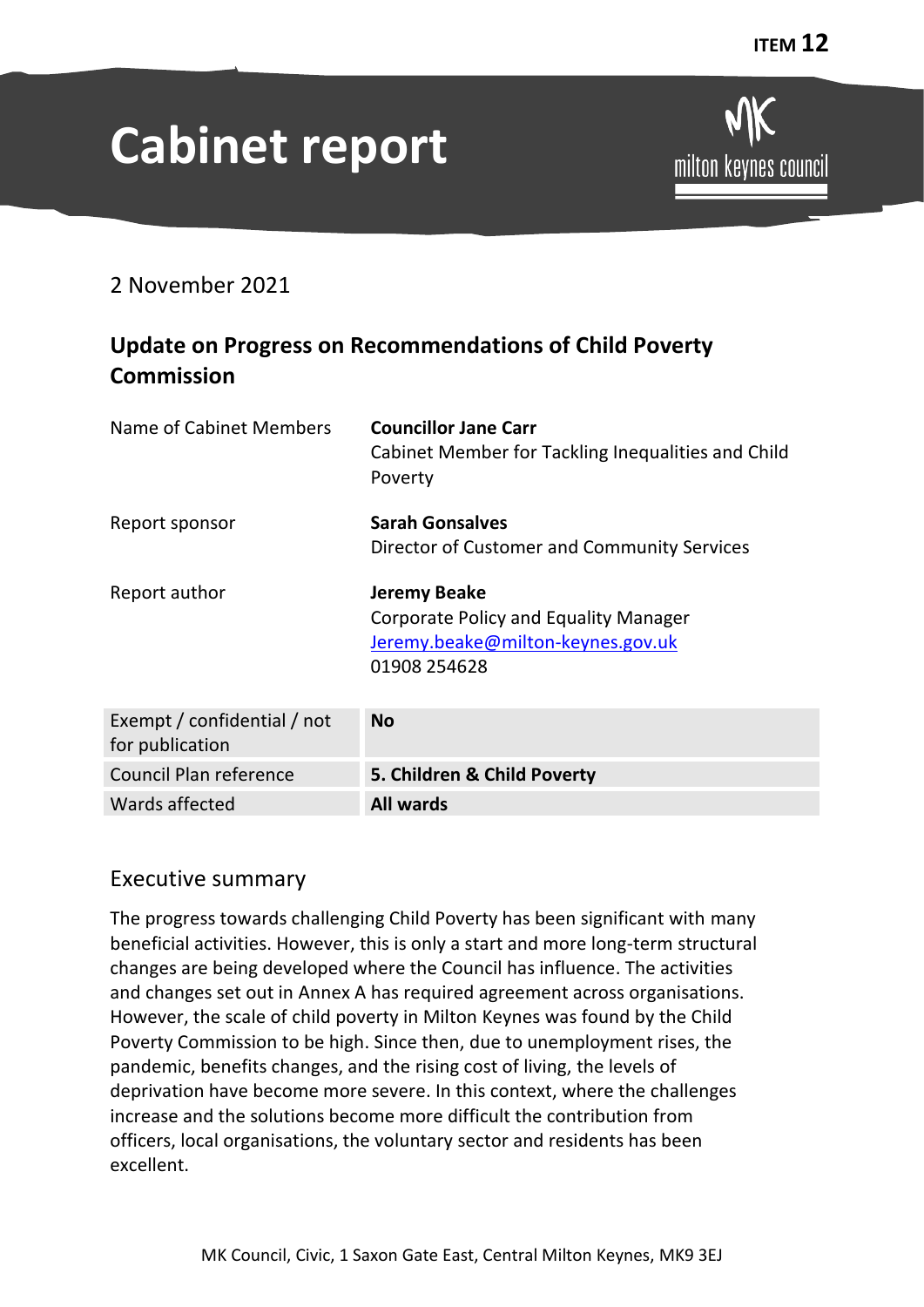# 1. Decision/s to be made

1.1 That the actions and priorities arising from implementation of the 21 for 2021 recommendations in Annex A, be noted.

# 2. Why is the decision needed?

- 2.1 Challenging child poverty is a primary focus of the Council. The reduction of child poverty has been made more difficult by the pandemic and the economic situation that has arisen in 2021. To start the challenge, the Commission identified a number of activities and measures that could be taken so that we made a quick start.
- 2.2 Challenging child poverty requires a broad alliance of services, people, and organisations. Whilst employment and economic independency is a major part of the solution, the Child Poverty Commission highlighted that the majority of children in poverty in Milton Keynes were in families where at least one adult works.

| Financial                | Human rights, equalities, diversity |  |
|--------------------------|-------------------------------------|--|
| Legal                    | <b>Policies or Council Plan</b>     |  |
| Communication            | Procurement                         |  |
| <b>Energy Efficiency</b> | Workforce                           |  |

### 3. Implications of the decision

# a) Financial implications

There are no direct costs to the recommendations of the report. Any costs proposed for the implementation of the recommendations will need to be funded in the revenue budget and capital programme through the usual budgetsetting processes, including the preparation of Business Cases setting out the costs, benefits, affordability, value for money, and risk implications.

# b) Legal implications

Activities are developed under the positive powers of the Local Government Act 2000.

# c) Other implications

The previous reports contained an Equality Impact Assessment. It is important to note that the double disadvantage posed by disability either of the child or a parent. We should also be aware that because of historical factors people from BAME backgrounds are less likely to be Council tenants and therefore be subject to the private renting inequalities.